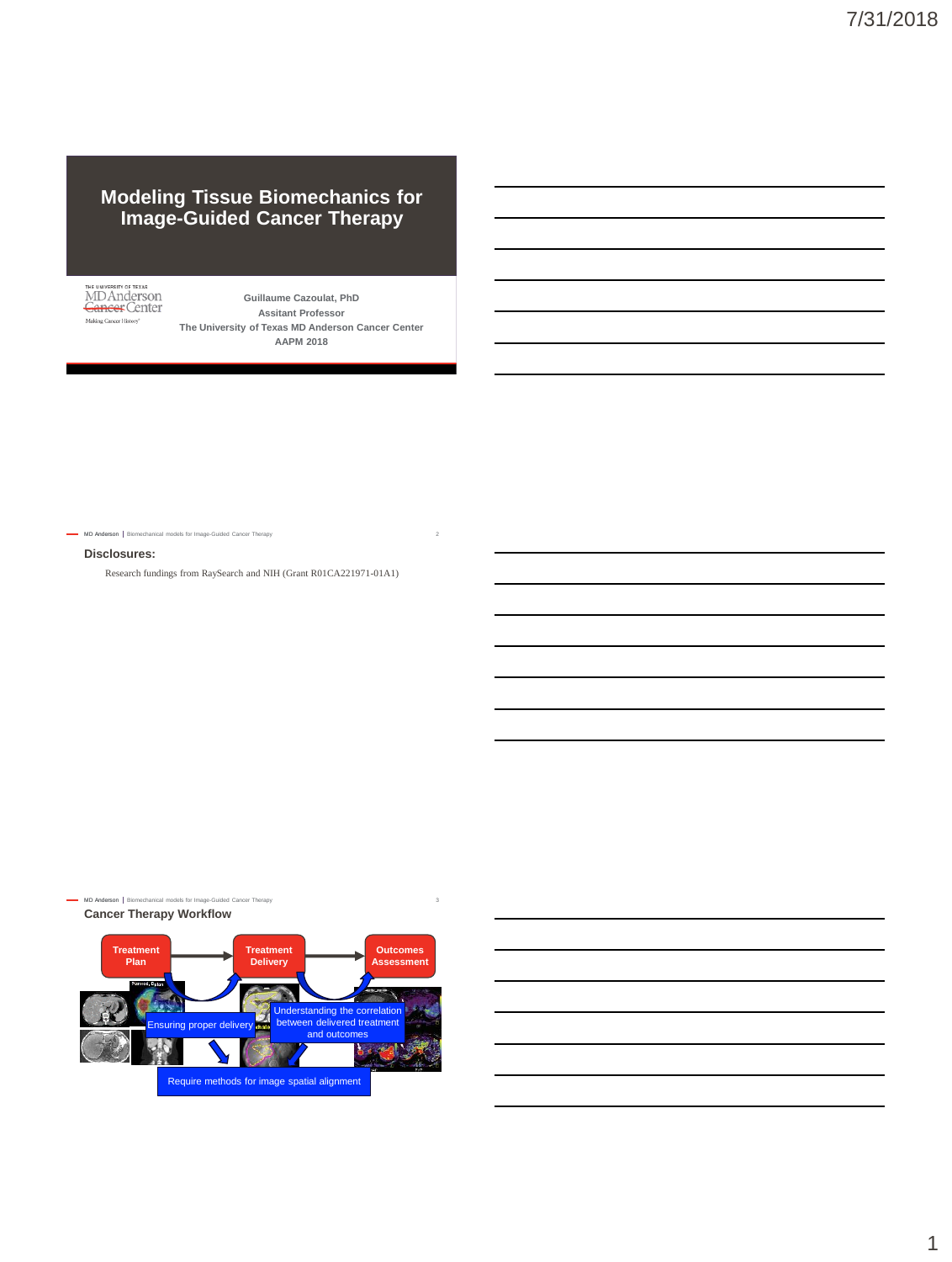## MD Anderson | Biomechanical models for Image-Guided Cancer Therapy **Deformable Image Registration (DIR)**

- A lot of DIR solutions are commercially available today.<br>- Most of them are global intensity-based methods  $\rightarrow$  ain Most of them are global intensity-based methods  $\rightarrow$  aim to match the mutual information (structure boundaries)

One main reason to be cautious when using standard DIR:

Matching organ boundaries does not ensure matching anatomy especially inside large areas homogenous in intensity where the deformation estimation is the result of a geometrical regularization model.

One main limitation of standard intensity-based DIR:

This global regularization model of the displacement field will not allow to model omplex volume change or complex inter-organ interactions such as a sliding motion

MD Anderson | Biomechanical models for Image-Guided Cancer Therapy

Why should we be cautious when using standard DIR?



Pelvis Numerical phantom

Pressure injected in the bladder (0-5 kPa) and the rectum (0-2 kPa)



Synthetic high-contrast longitudinal images

Surface-Constrained Nonrigid Registration for Dose<br>Monitoring in Prostate Cancer Radiotherapy

MD Anderson | Biomechanical models for Image-Guided Cancer Therapy

**Why should we be cautious when using standard DIR?**



| Dice scores |                |  |  |  |  |  |  |
|-------------|----------------|--|--|--|--|--|--|
| Prostate    | $0.97 + 0.001$ |  |  |  |  |  |  |
| Bladder     | $0.97 + 0.01$  |  |  |  |  |  |  |
| Rectum      | $0.97 + 0.01$  |  |  |  |  |  |  |
|             |                |  |  |  |  |  |  |



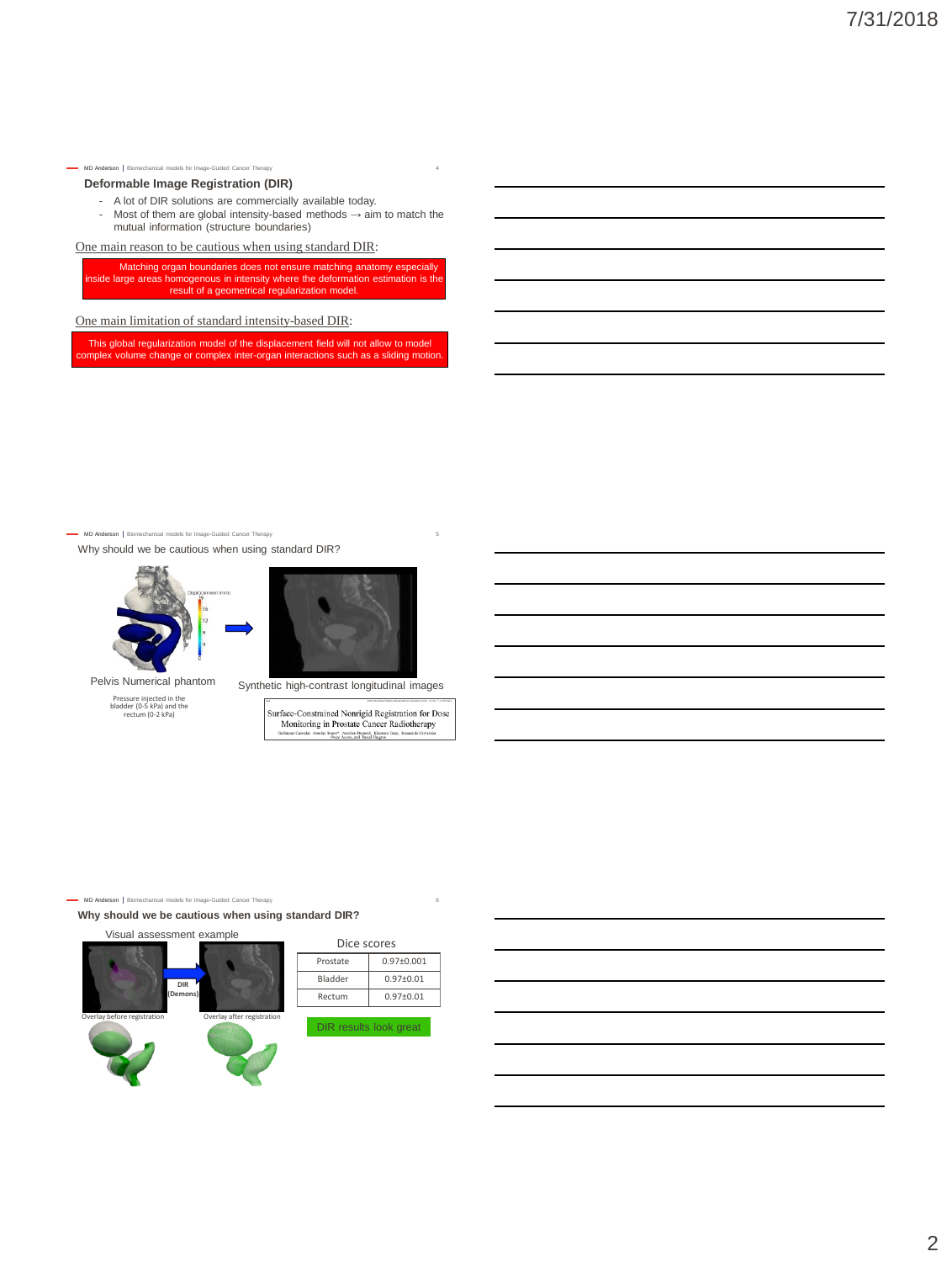MD Anderson | Biomechanical models for Image-Guided Cancer Therapy Why should we be cautious when using standard DIR?









MD Anderson | Biomechanical models for Image-Guide

**Morfeus: A biomechanical model-based DIR solution**

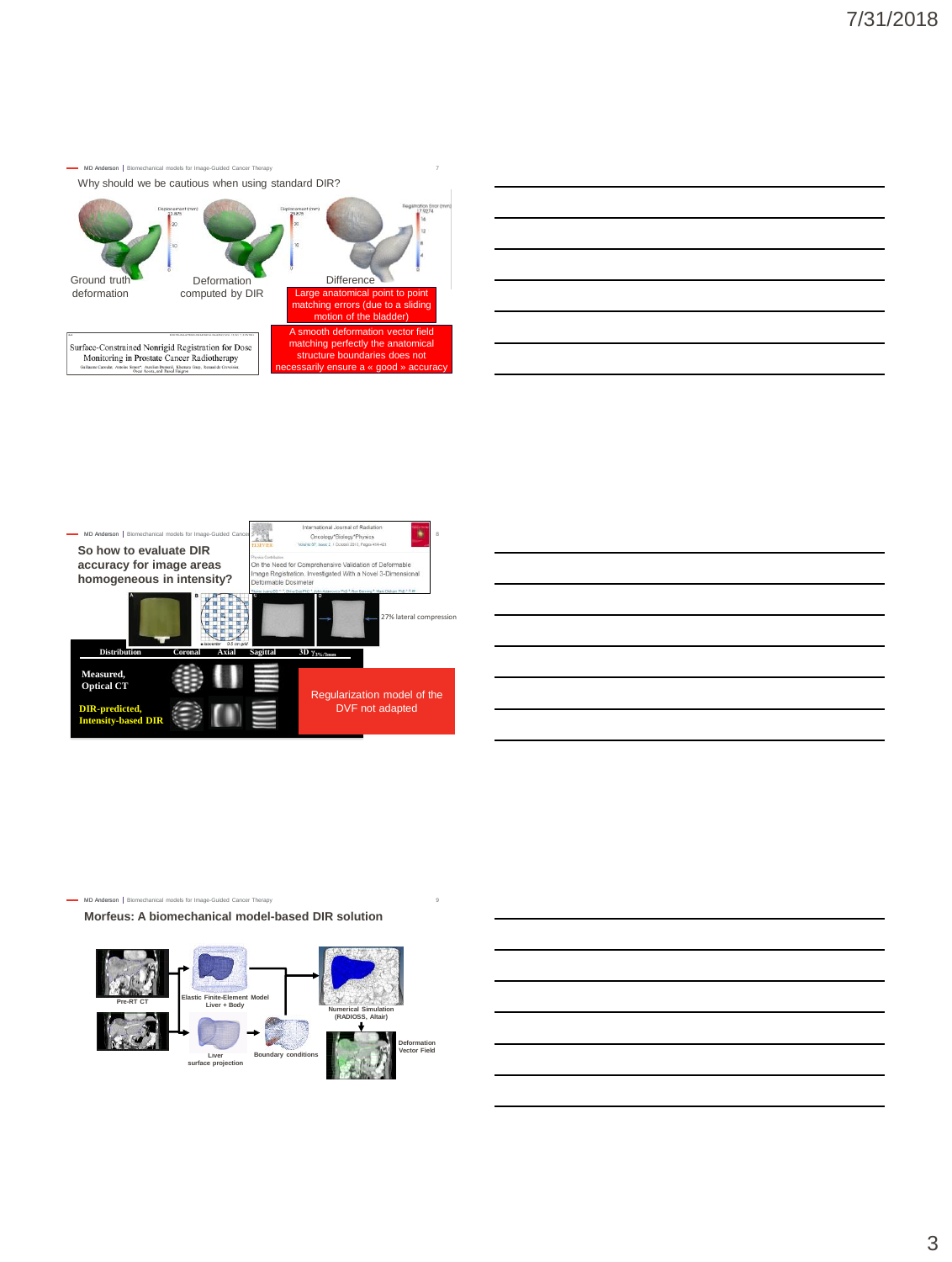MD Anderson Biomechanical models for Image-Guided Cancer Therapy 10 **Distribution Coronal Axial Sagittal 3D γ3%/3mm** sity-based DIR in elastic structures nomogeneous in Biomechanical model-based DIR can be more accurate than classical intensity-based DIR in elastic structures homogeneous in contrast



Olginal Report<br>Utility and validation of biomechanic<br>registration in low-contrast images<br>MidaelVeloCPiO\*A.R. Thesis JusquBSc ?, Juana L. Max al deformable image

MD Anderson | Bio hical models for Image-Guided Cancer Therapy

**Morfeus can be expanded to model inter-organ interactions or complex anatomical changes** 

**Registration of lung CT scans:**





- expansion/contraction of the lung tissue
- Lung/chest wall sliding motion



Challenges: - Internal anatomical variations

MD Anderson | Biomechanical models for Image-Guided Cancer Therapy 12 *Morfeus***: A multi-organ biomechanical model-based registration method**



\* Contact surface and material nonlinearity modeling of human lungs, Al-Mayah et al, PMB 2008<br>\*\* Biomechanical Deformable Image Registration of Longitudinal Lung CT Images Using Vessel Information, Cazoulat et al, PMB 2016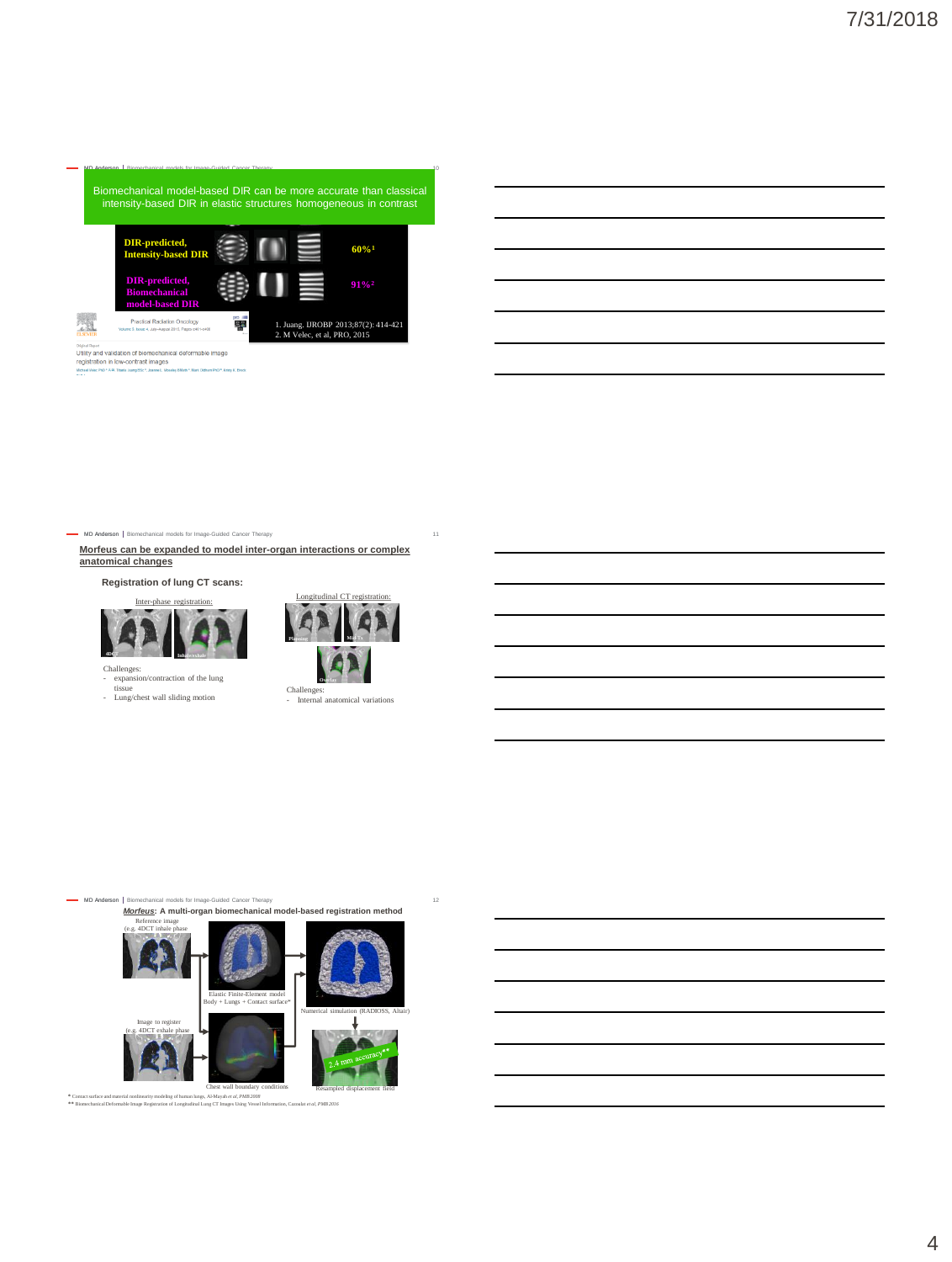

**Planning CT Mid Tx CT Overlay Overlay Tumor response** 

**Lung biomechanical modeling for Deformable Image Registration**

MD Anderson | Biomechanical models for Image-Guided Cancer Therapy

MD Anderson | Biomechanical models for Image-Guided Ca

Solution to be more robust when registering tumor areas: To adjust internal deformations with consistent information in the image pairs

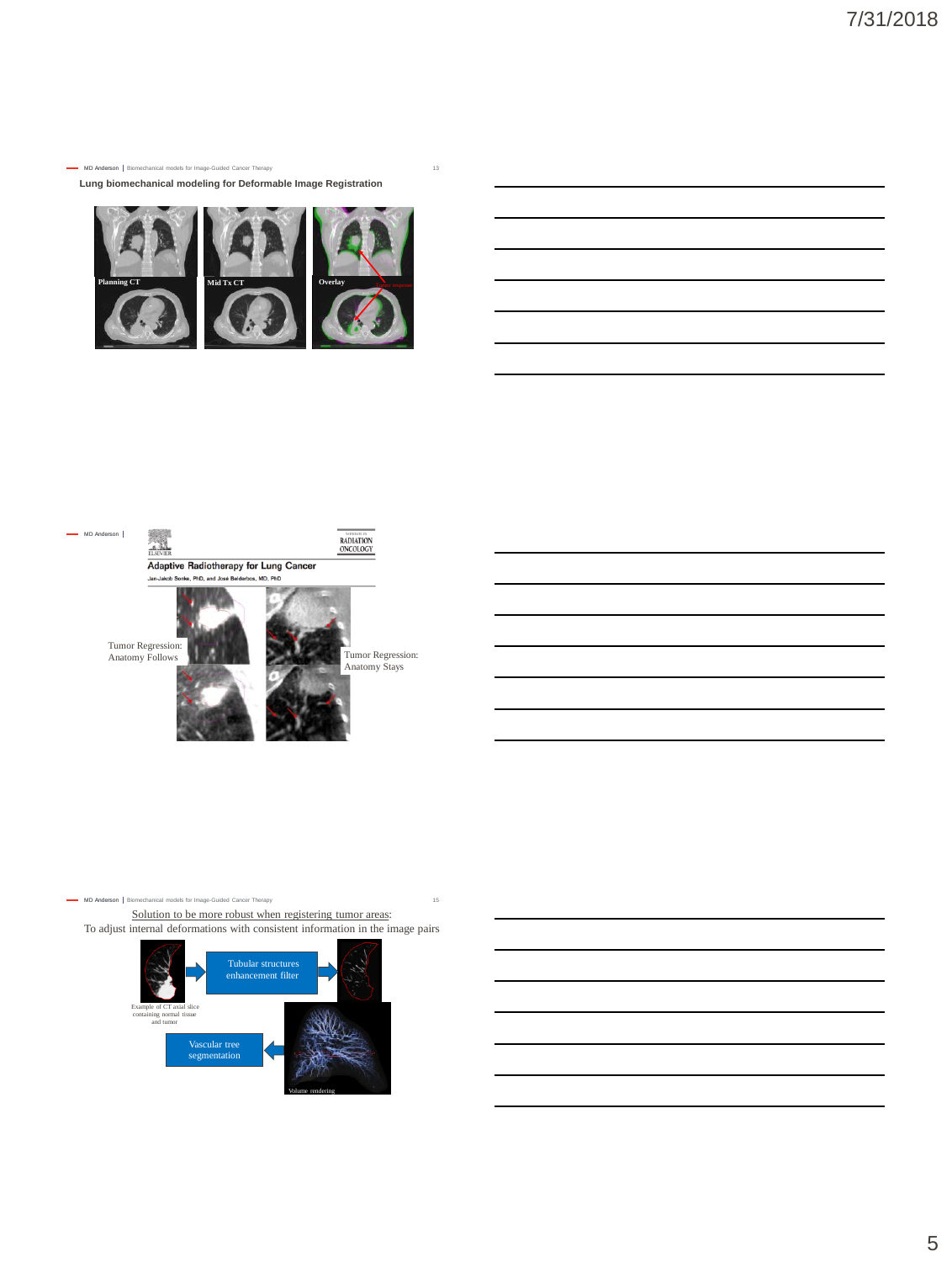MD Anderson | Anatomical Modeling for In



## MD Anderson | Anatomical Modeling for Image Guided Thoracic Surgery

Evaluation of Morfeus accuracy:

| Table 1. Patient-specifics information. |                                                      |           |                                          |          |                                         |                                    | <b>SATISFIED SALE</b> |  |                               |  |
|-----------------------------------------|------------------------------------------------------|-----------|------------------------------------------|----------|-----------------------------------------|------------------------------------|-----------------------|--|-------------------------------|--|
| Patient.                                | Tumor volume<br>Plan-Follow-up<br>${cm}^3$ $(vol\%)$ |           | Lung volume<br>change<br>$(cm^3)(vol\%)$ |          | <b>Observations</b>                     | Landmarks<br>(tumor<br>normal lung |                       |  |                               |  |
| PI                                      | $52 - 46$                                            | $(-12%)$  | 65.                                      | $(+4%)$  |                                         | 3/46                               |                       |  |                               |  |
| P <sub>2</sub>                          | 54-33                                                | (.38%)    | 221                                      | $(+13%)$ | Tumor erosion                           | 7/59                               | э                     |  |                               |  |
| P3                                      | $57 - 44$                                            | (.16%)    | 88                                       | $(-6\%)$ | Emphysema<br>Tumor elastic              | 8/67                               |                       |  |                               |  |
| P <sub>4</sub>                          | 431-319                                              | $(-26\%)$ | 60                                       | $(-6\%)$ | shrinkage:<br>Pleural effusion<br>Tumor | 7/88                               | <b>POINT</b>          |  | <b>The Contract of Street</b> |  |
| P5                                      | 205-128                                              | (.39%)    | 238                                      | $(+16%)$ | erosion/elastic<br>shrinkage            | 5/52                               |                       |  |                               |  |
| P6                                      | 189-103                                              | $(-46%)$  | 32                                       | $(-3\%)$ | Tumor erosion                           | 19/28                              |                       |  |                               |  |

**\*** Biomechanical Deformable Image Registration of Longitudinal Lung CT Images Using Vessel Information, Cazoulat *et al, PMB 2016*

#### MD Anderson | Anatomical Modeling for Image Guided Thoracic Surgery 18

**Expanding the lung model to predict deflation during surgery: a preliminary study**

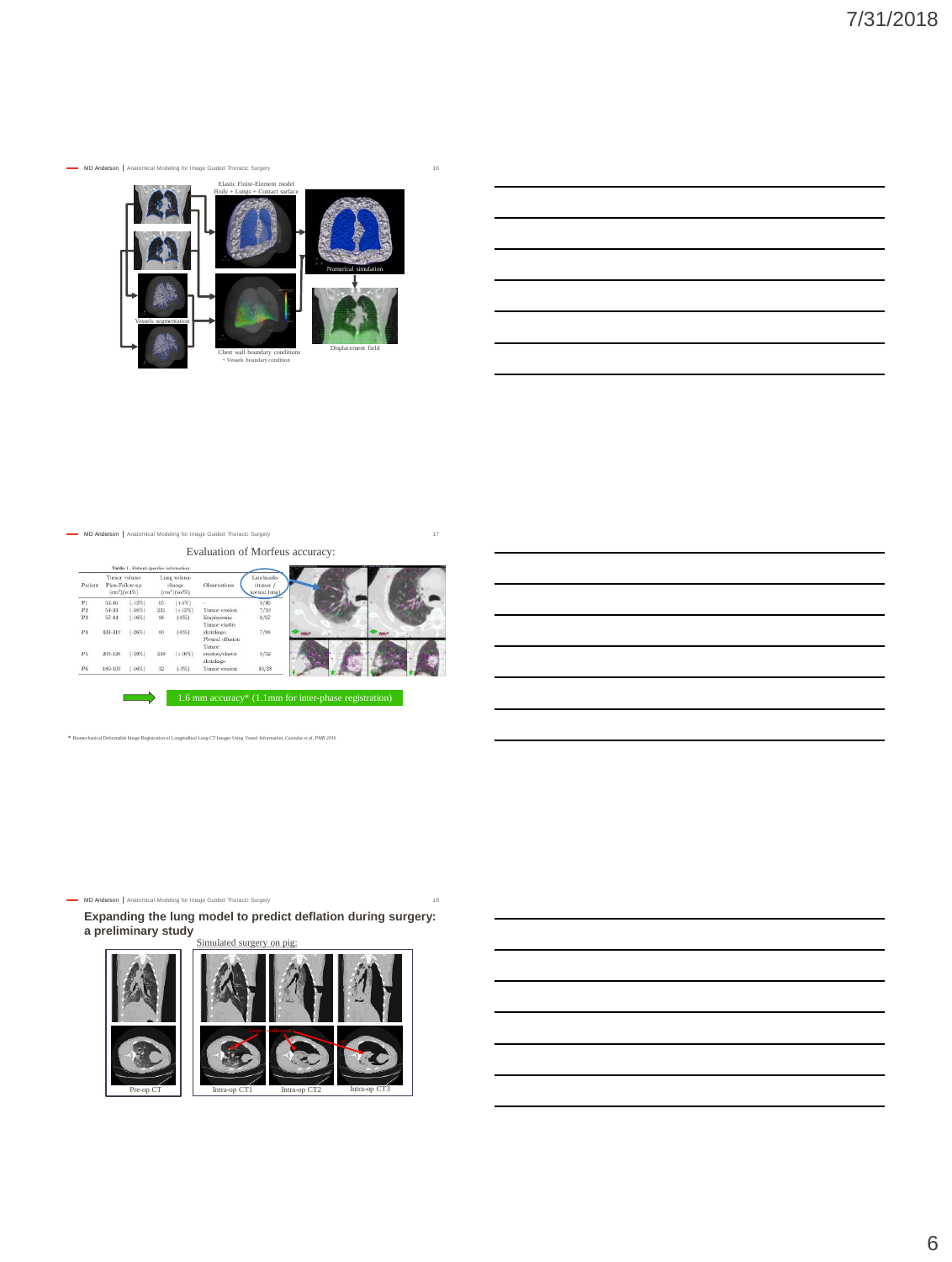

More advanced model being investigated: air pressure injection through the surgical incision

MD Anderson | Anatomical Modeling for Image Guided Thoracic Surgery 20 20

**Prediction of lung deflation: Biomechanical model**





**Evaluation of the predicted displacements accuracy is challenging**

Simulated CTs

MD Anderson | Anatomical Modeling for Image Guided Thoracic Surgery 21 21

**Development of human lung models**

Example of images from a biopsy procedure:





• Predicted landmark location Ground truth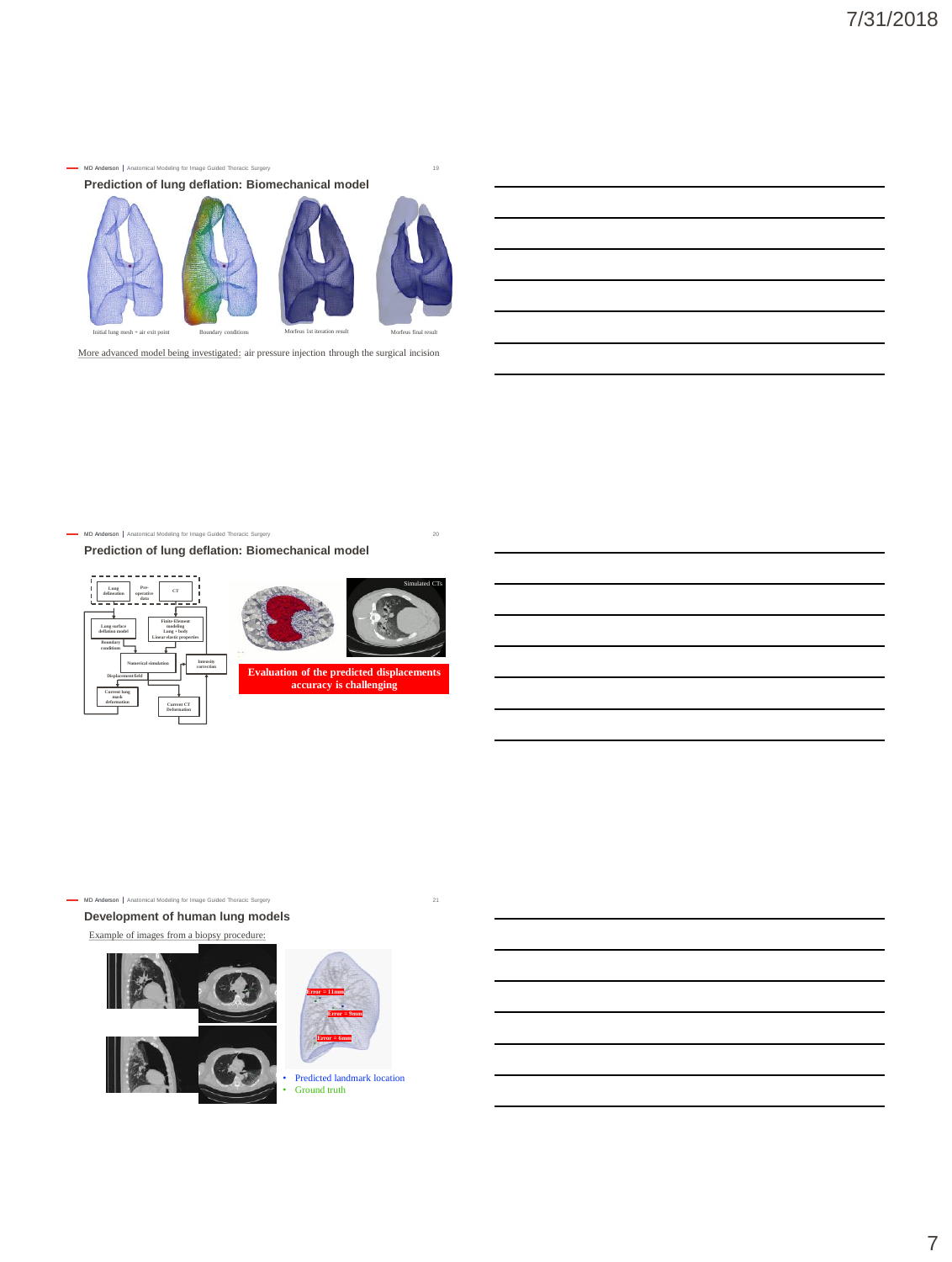



MD Anderson | Center for Image Guided Cancer Therapy 23

**Morfeus expanded to model the volumetric response of tissue to radiation dose:**

Inf.J.Radiat Oncol.Biol.Phys. 2017 Nov 15,99(4):1004-1012. doi: 10.1016 j.jrobp.2017.06.2455. Epub 2017 Jun 27.

<u>են մետն նամեն Թու</u> 3017 ես 15:90,000-1012 ծե 18 016) թեց 3017 8/365 Էթծ 2017 ծո 27.<br>Implementing Radiation Dose-Volume Liver Response in Biomechanical Deformable Image<br>Registration. Polan DF<sup>1</sup>, Feng M<sup>2</sup>, Lawrence TS<sup>3</sup>, Ten Haken RK<sup>3</sup>, Brock KK<sup>4</sup>.

- 
- 
- 
- Patter Liteball". Literature. 13", Jan.Hassa.Basy.Bass.RaS.<br>
3) Author information (Aradiation Orcology, University of Michigan, Ann Arbor, Michigan. Electronic address polandan@med.umich.edu.<br>
2) Oepartment of Radiation O